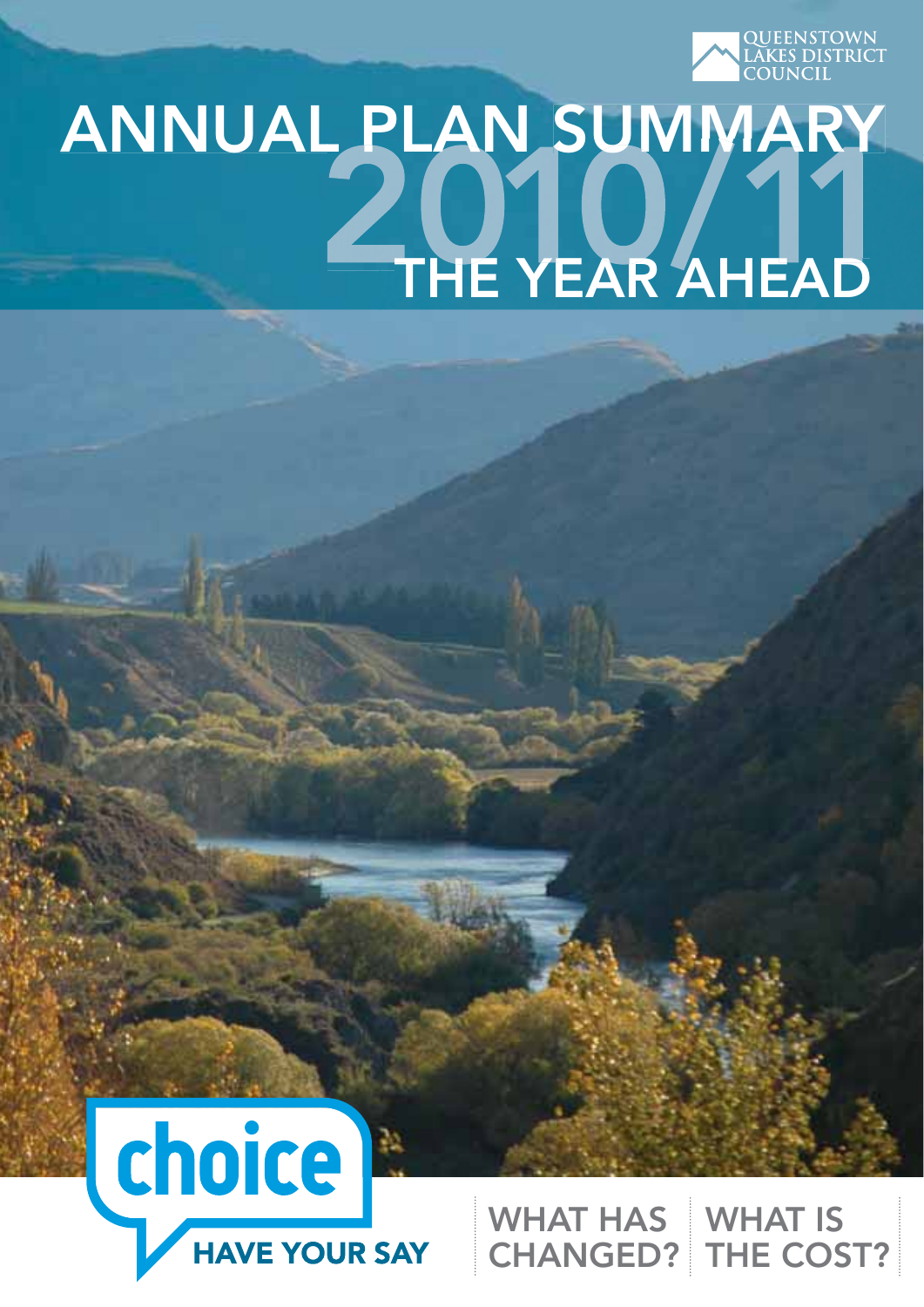## FROM THE MAYOR AND CEO

On 13 April the Council adopted the Draft Annual Plan. It delivers greater value for money to our ratepayers and the wider communities.

The plan sets out priorities for 2010/11 in the context of our 10-Year Community Plan. Since the adoption of the 10-Year-Plan, last year, the Council has worked to make improvements and keep promises.

The Annual Plan is the Council's opportunity to outline key changes to the 10-Year-Plan and how those changes affect our ratepayers in the coming year.

Please read this summary and have your say. We look forward to your feedback.

*Clive Geddes Debra Lawson*



## 10-YEAR-PLAN 2009-2019

When a 10-Year Community Plan is adopted, forecasting and assumptions must be made for the years ahead. The 10-Year-Plan continues to be the guiding document for the Council until it is reviewed in 2012. Before then, the Annual Plan process allows those assumptions and forecasts to be checked and where necessary amended in 2010/11 and 2011/12.

A key issue in last year's 10-Year-Plan was affordability for the ratepayer. The 10-Year-Plan identified that in the last six years of the plan, debt levels were not affordable. It forecast a debt level of \$413 million by the year 2019.

The 10-Year-Plan said a review of the capital programme would be undertaken. That work is now one year on and the process will continue beyond adoption of this Draft Annual Plan as the Council addresses affordability into the future.

# DRAFT

## WHAT WAS THE STARTING POINT?

The Council's budgets for this year started with the budget set down for 2010/11 in the 10-Year-Plan.

That projected an average rate increase of 8.51%.

## WHAT WE KNOW NOW THAT WE DIDN'T KNOW THEN

There are several costs in 2010/11 which together have a negative impact on affordability to the ratepayer. These issues were not provided for in the 10-Year-Plan:

- 1. Reduced solid waste (rubbish) leading to a drop in revenue (\$502,000).
- 2. Understanding the true cost of Lakes Leisure programmes and activities (\$356,000).
- 3. Increased legal costs and insurance in the regulatory area (\$552,000).
- 4. The cost of looking after new reserves transferred to Council ownership (\$211,000).

Read more about these four issues under 'What has changed from last year?'.

Each of them has a direct impact on rates. The total impact of these amounts is \$1.62 million. If this amount was added to the projected average rate increase, the average rate increase would be 11.90%. This was clearly an unacceptable position given the tough wider economic conditions.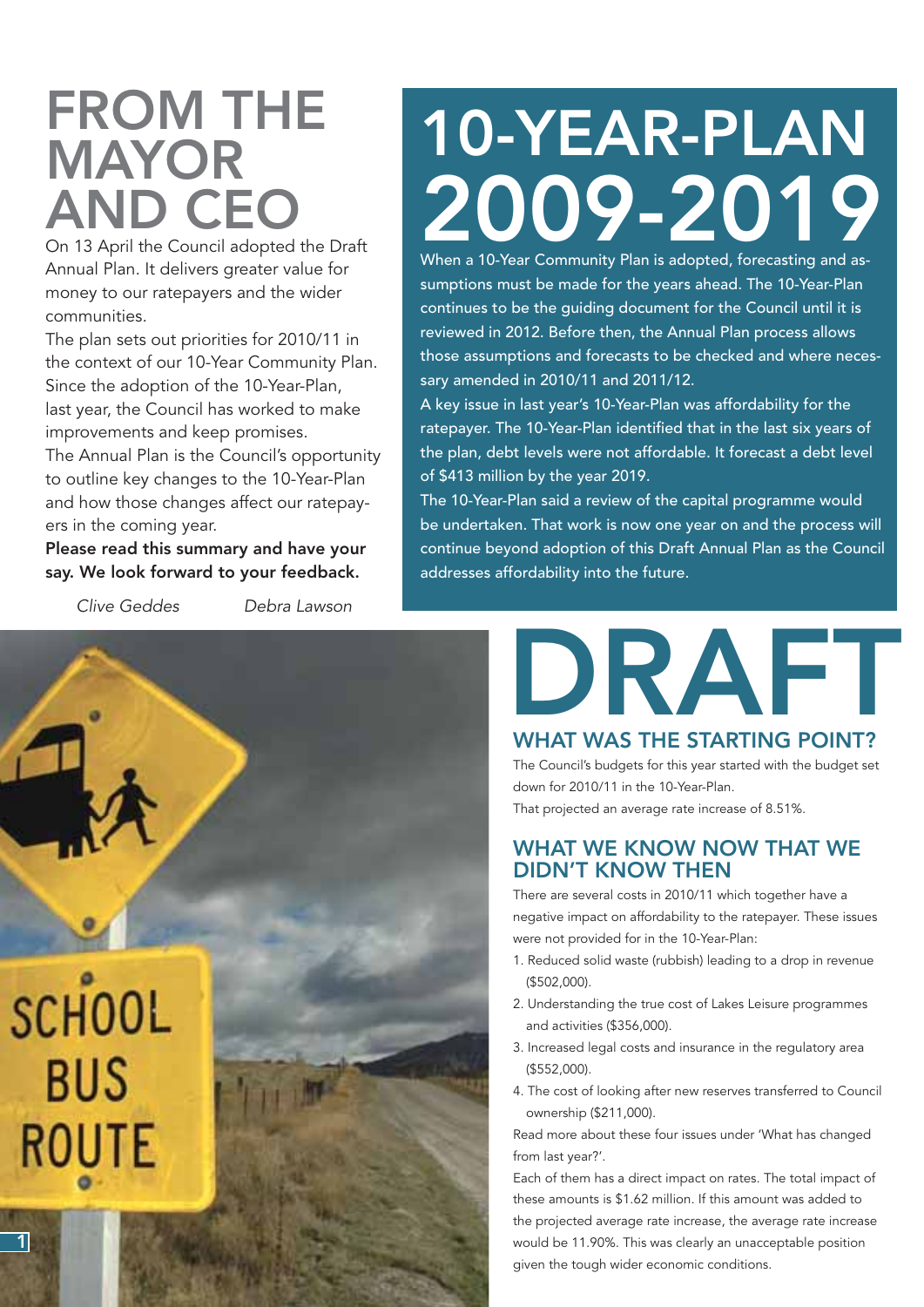

## ANNUAL PLAN WHAT DID WE DO ABOUT IT?

Council officers were asked to produce budgets for 2010/11 with an emphasis on prioritisation of projects and value for money for ratepayers.

It involved a tough look at both operating and capital expenditure. The difficulty was trying to balance affordability with existing and expected levels of service.

*The outcome of that process was:*

- Rate funded operating costs (cost of keeping things going) have been reduced by \$1.07 million across the board.
- The capital expenditure (new projects) budget has decreased by \$10.94 million (16.0%) from \$68.4 million down to \$57.5 million. Infrastructure projects have decreased by \$6.08 million (23.9%). This is because we have 'put off' some Queenstown wastewater and stormwater projects.
- The property activity shows a reduction of \$3.34 million which is also about 'putting off' projects to develop Council land. These projects will be deferred until market conditions improve. The community capital programme (playgrounds, toilets etc) has also been significantly reduced from \$9.03 million down to \$7.13 million (down 21.1%).
- As a result of the changes in the capital budgets, interest costs have reduced by \$308,000 and capital funding from rates has reduced by \$512,000.

## HOW HAS THIS AFFECTED THE RATES?

The rating effect of the revised budget for 2010/11 is an average overall rates increase of 7.95% (after allowing for growth). This is around 0.6% less than the 10-Year-Plan forecast of 8.51%. In the circumstances, this is likely to be the best result we can achieve.

## CAN WE DO EVEN BETTER?

The submission process is a chance to hear what our communities say we should or shouldn't do. There may be an opportunity to further reduce the impact on rates through the submission process.

## Timeline 2010

| <b>DRAFT PLAN ADOPTED</b> | <b>13 APRIL</b>     |
|---------------------------|---------------------|
| <b>SUBMISSIONS OPEN</b>   | <b>17 APRIL</b>     |
| <b>SUBMISSIONS CLOSE</b>  | <b>17 MAY</b>       |
| <b>SUBMISSIONS HEARD</b>  | <b>3&amp;4 JUNE</b> |
| <b>PLAN ADOPTED</b>       | 29 JUNE             |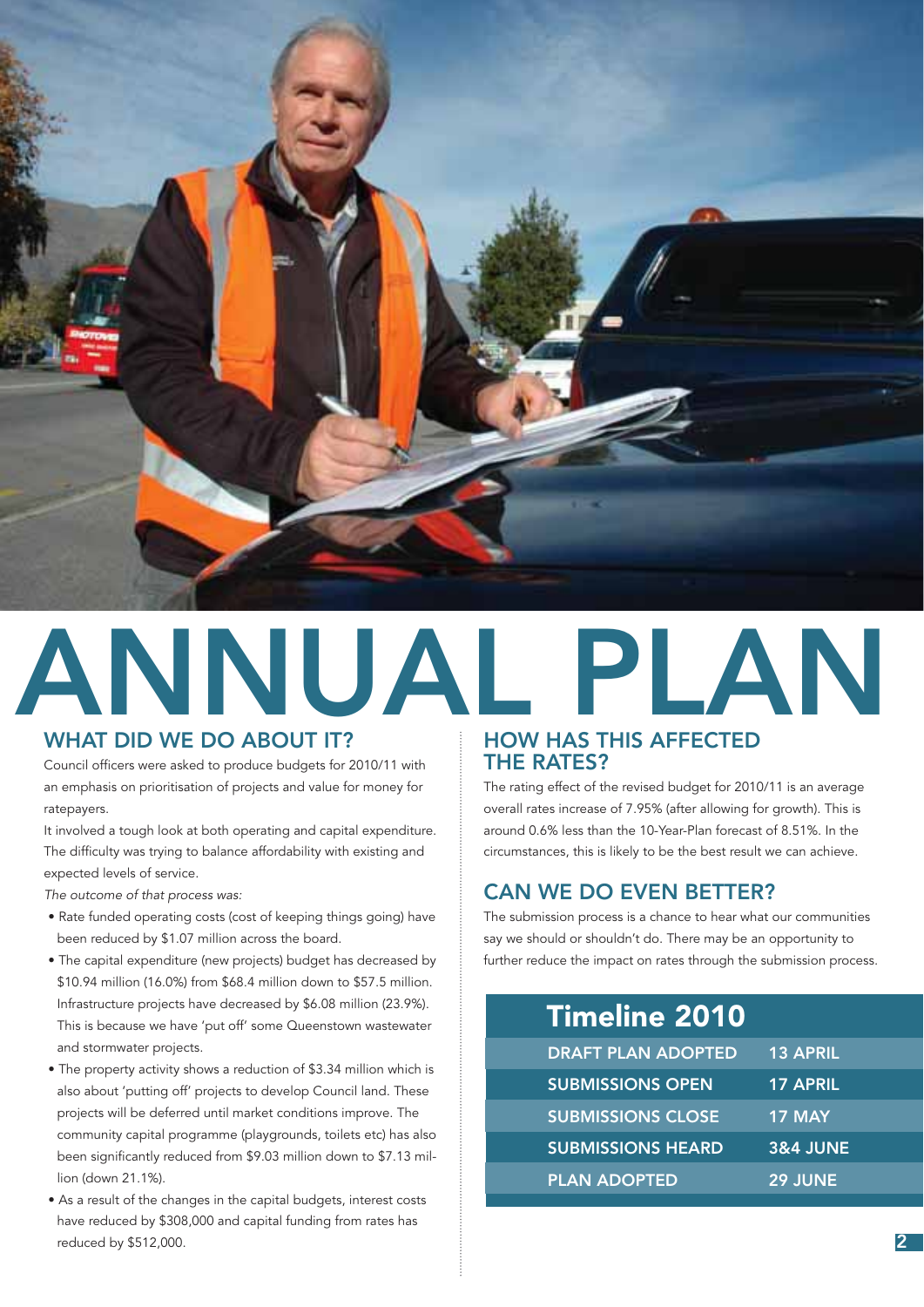

## WHAT HAS CHANGED FROM LAST YEAR?

## 1. Rubbish – the cost of less

The combination of rubbish reduction incentives together with the 'buy in' for recycling in the community has resulted in a decrease of solid waste to landfill from an estimated 32,487 tonnes to 23,000 tonnes. It's the single largest annual waste reduction since the landfill was built in 1999 and has added between 4-6 months of life to the landfill. It also means that revenue has dropped to a level that does not cover the costs (which includes 50% of recycling costs). If Council covers this cost by putting up the price of getting rid of rubbish it creates two risks.

*The risk is that the cost will lead to:* 

- Illegal dumping in our special environment.
- Disposal of waste outside of the district (that would in turn mean even less income from rubbish to help pay for recycling).

## *In order to deal with these risks, Council is proposing the following:*

- Hold the landfill levy at \$36 per tonne for the 2010/11 year.
- Reduce solid waste operational expenditure for 2010/11 to reflect lower than expected waste volumes.
- Agree changes to the current contractual position with Otago Southland Waste Services to provide greater efficiency in the collection service.
- Increase the Waste Management Charge from \$140 to around

\$165 for a residential property.

This was not anticipated in the 10-Year-Plan and the additional rates required of \$502,190 account for just over 1% of the average rates increase of 7.95%.

## 2. Lakes Leisure Funding

Lakes Leisure is a 'not-for-profit' company that operates and maintains the major recreational assets owned by the Council, like the Queenstown Events Centre; Alpine Aqualand; the Lake Wanaka Centre; the Wanaka and Arrowtown Community Pools; the Memorial Hall and Arrowtown Hall as well as most of the sports fields in the district.

Council provides funding to Lakes Leisure to cover the shortfall in the cost of operating and maintaining these facilities for the community. It is the cost that is not recovered from user charges. Lakes Leisure has now had a full year of trading, which means the costs can be understood properly for the first time. The budget provided in the 10-Year-Plan for 2010/11 underestimated the costs. The overall increase in funding for 2010/11 when compared to 2009/10 is \$432,000.

*Some of the key things that contributed to this:*

• Reduced revenue from aquatics (partly attributable to the end of the 'honeymoon' period).

3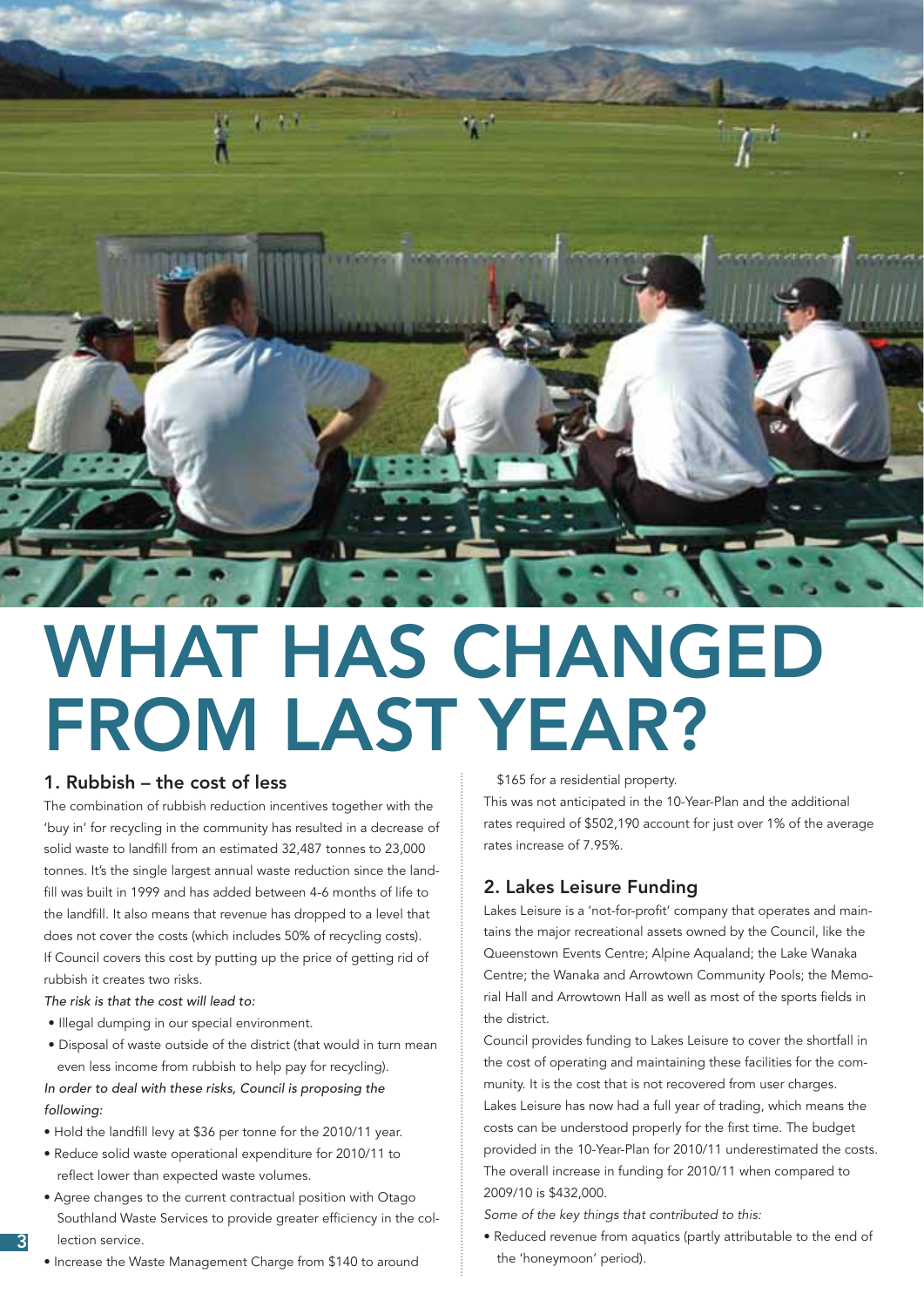## *? DO YOU AGREE WITH FUTURE PROOFING THE LIBRARY*

• Continuing issues with the hydro-slide (the fast slide is closed). Income from events is also likely to be lower than anticipated which reflects wider economic conditions.

The new gym is debt funded and it is intended that it will fully cover its costs.

*The budgets for this year were reviewed with the following 10-Year-Plan funded projects revisited and included in the Draft Annual Plan:*

- Additional Parking \$350,000.
- Resurfacing Stadium Floors \$95,000.
- Improvements to Lighting in Events Centre \$27,000.
- Improvements to Lake Wanaka Centre (fire safety) \$24,000.

The Council regards these improvements essential for Lakes Leisure to continue delivering service to our communities.

## 3. Regulatory Legal and Insurance Costs

The legal cost to the community of resource consents, District Plan and building control has increased by \$300,000 on the cost last year.

Insurance costs in relation to the leaky homes issue are set to rise. Council has cover for the three outstanding claims but the excess amount of \$50,000 per claim will need to be provided for. In addition to this, Council has now been required to pay into the local government insurance mutual (RiskPool) \$102,000. This was not known about when the 10-Year-Plan budgets were set.

## 4. Reserve Maintenance Costs

From time to time, areas of new reserve land are transferred to the community because of new development (i.e. subdivisions) or because of an agreement with the Department of Conservation. These new areas of reserve need to be looked after and that comes at a cost. More land was transferred than expected in the past 18-months.

The benefit to the community is more places to enjoy and play. The price is an increase of around \$211,000.

## 5. Queenstown Library – future proofing

Future proofing the Queenstown library and finding an affordable solution to housing the Council's staff is an issue that needs to be addressed. Queenstown Library continues to grow and is now a key community space.

The library currently occupies approximately 700 square metres of space on the ground floor of the Council building in Gorge Road. There is little room for expansion. The other thing to think about is that Council staff are in five different leased buildings, which is not ideal.

Any plan to solve these issues needs to achieve two outcomes. A new library must give improved service to the community and the cost of any proposal must be minimal to the ratepayer.

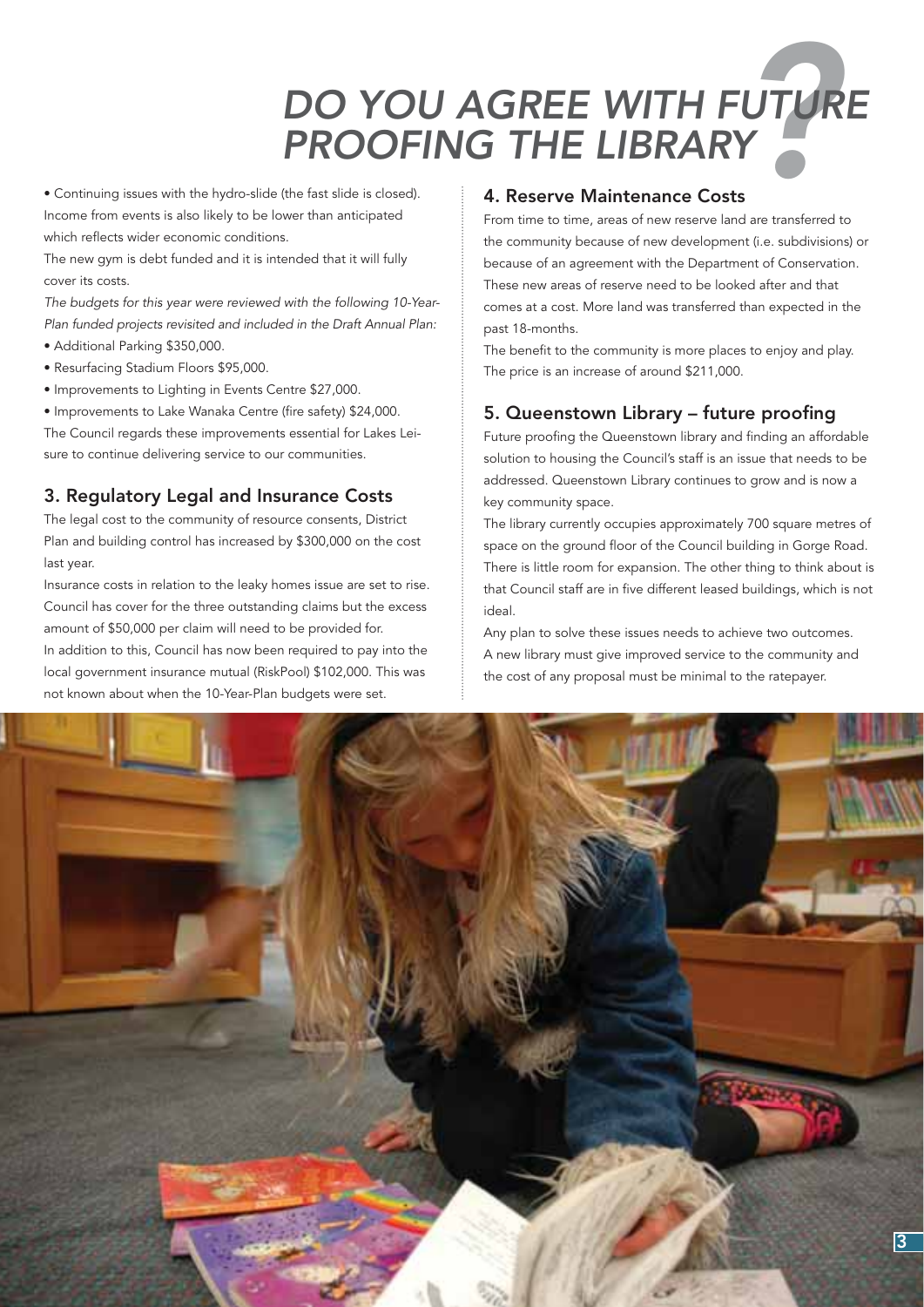## *PARKING - also proposed, an exemption from fees for all mobility permit holders, would allow parking anywhere, anytime for free.*



The building opposite Memorial Hall and previously occupied by Pulse Gym is now vacant and the owner is prepared to completely renovate the building to house the library.

The building is adjacent to Horne Creek and has a north facing outlook. It is over three floors and a total of 1100 square metres with pedestrian access off Shotover Street and Memorial Street. This means we can have a dedicated children's library, a lending library, an archival area and community meeting space. Take a look at the plans at Queenstown library or on the website www.qldc. govt.nz. The lease would include six car parks on Memorial Street with further public parking available at various locations close by. The proposal would allow Council staff to move into the current library space.

The funding of this proposal would add 0.2% on the rates. More financial detail is in the Draft Annual Plan.

If the proposal is adopted, the relocated library could be operating before the end of this year.

## 6. Motor Camps

4

The Glendhu Bay Motor Camp will receive a much needed upgrade. A budget of \$2.5 million was provided in the 10-Year-Plan. The biggest cost is the upgrade to the water supply and wastewater systems (\$1.87 million). This must be done so that this iconic camp can stay open. The balance of funds is required to upgrade facilities in line with the original 'Kiwi Camp' concept. The camp lease ended in April and the camp is now being managed by the Council.

The current lease at the Wanaka Motor Camp also expires in August, at which time the Council will take over its management. At this point, there is a considerable amount of uncertainty surrounding the long-term future of the camp. Council has looked into an upgrade but any large scale redevelopment is not viable.

At this stage the Council will operate the park 'as is' for the next

two summers until final decisions about the camp are made. Budgets for the operation of both camps have been developed and are now included in the Draft Annual Plan for 2010/11. This increases revenue and cost within the property activity. The effect is an overall increase of \$250,000 net surplus available to offset rates.

## 7. Parking

A proposal for improved parking for Queenstown shoppers and short-stay parkers has been included in this Draft Annual Plan. The aim of the proposal is to enhance access to the Queenstown Central Business District. This is in line with the Council's long term Transportation Strategy.

It is proposed that on Ballarat Street charges would increase by fifty cents an hour to \$1 an hour (with no cap) and for Boundary Street a new charge would be introduced of fifty cents an hour (with a cap of \$2.50 per day). The proposal affects 281 long-stay parks. Also proposed, an exemption from fees for all mobility permit holders, would allow parking anywhere, anytime for free. Any change needs good alternative travel choices for the community and in particular CBD commuters. These pricing options can only be introduced together with improved travel options for those people that work in the CBD, including carpool incentives and improved bus services.

The change will be timed to coincide with the planned introduction by July this year of improved bus services by the Otago Regional Council and bus operator Connectabus. This includes an express Arrowtown service and services to Kelvin Heights and Arthur's Point. Also proposed by QLDC is the development of secure bicycle parking, and discounted carpooling parking spaces. This proposal will also help improve parking debt. Through the acquisition of the Boundary Street carpark in the 1990s and the construction of the Church Street underground carpark, the level of debt for parking activities sits at \$1.1 million.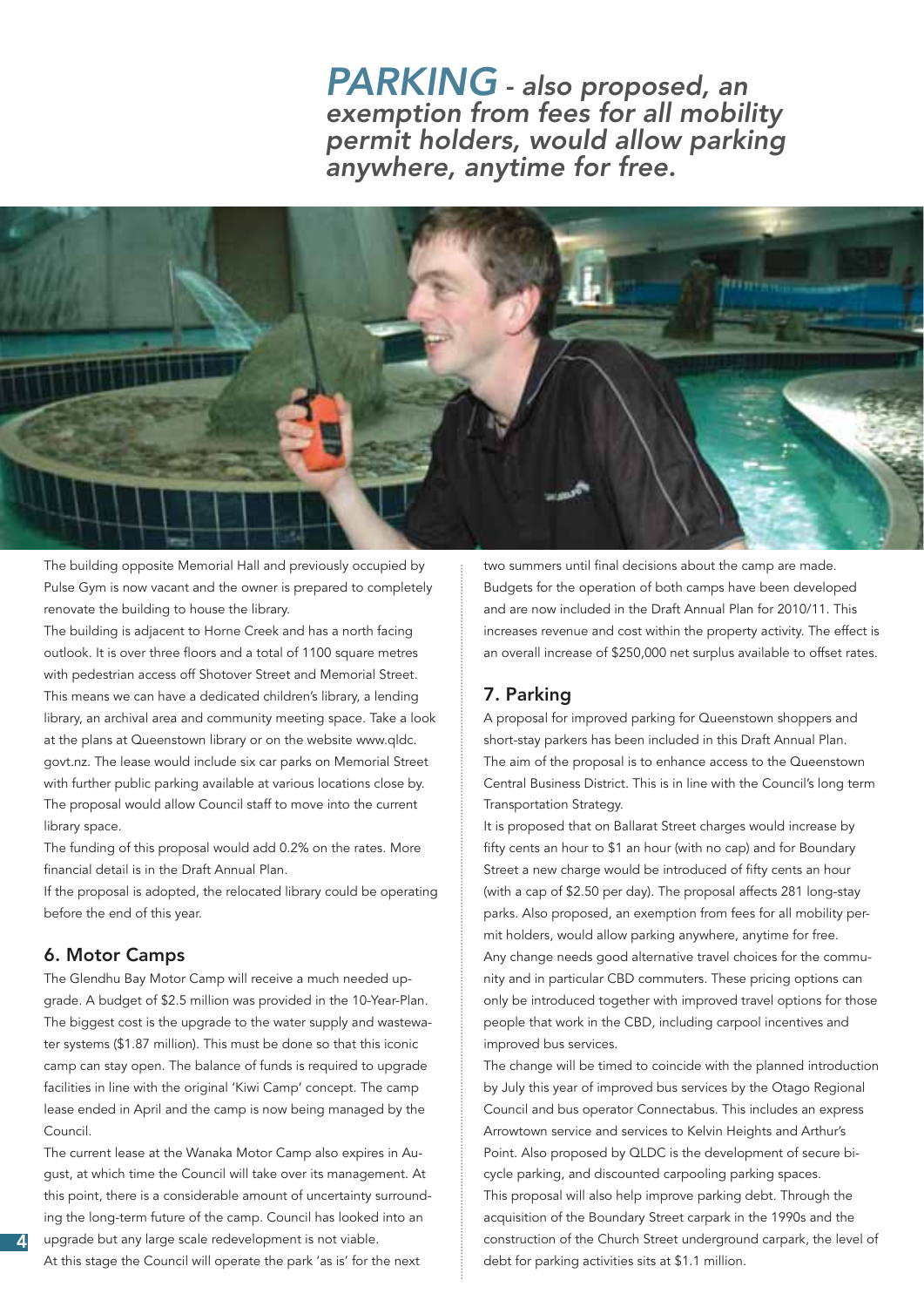## 8. District Plan Review

The Council has made savings of \$196,000 in the District Plan area through reduced research, legal fees and consultant use. It has also agreed to move from its current programme consisting of a series of separate plan changes each year, to a comprehensive review of most of the District Plan over the next three years.

This means the plan will be improved and simplified. The Council will be continuing to deliver a number of plan changes (14) in the 2010/11 year.

The most important plan changes involve the rezoning of major 'greenfield' areas of Frankton Flats in the Wakatipu Basin and Three Parks at Wanaka.

The Urban Growth Boundary Plan Changes will also be significant, as is the work around the Town Centres for Queenstown and Wanaka. Other plan changes include: Affordable Housing, Wanaka Airport, Kingston, Arrowtown Boundary and Wanaka Industrial Zone. A total budget of \$1.79 million has been included in the Draft Annual Plan for this activity.

## 9. Event Strategy

The Council would like feedback on removing funding for the Event Strategy (\$50,000).

This does not mean Council does not support events in our district. It considered that the Council already gives support to events, without extra cost to the ratepayer. Iconic events have demonstrated they can continue to

succeed without additional ratepayer funds.

## 10. Community Grants

Another budget saving has been found in the area of community grants. In previous years smaller communities could apply for funding for projects up to \$5,000 per annum.

The budget of \$50,000 has been cut to \$10,000 to allow for application for funding of no more than \$1,000 per association. Other, more sizable projects can be covered through the submission process.

## 11. Aspiring Arts Trust

Funding for the Aspiring Arts Trust for this year will be dropped from the Draft Annual Plan.

The trust, which receives \$50,000 annually to allocate to works of public art in the district has sufficient funds to continue to invest in public art works in the 2010/11 year.

## *ICONIC EVENTS*

*have demonstrated they can continue to succeed without additional ratepayer funds.*

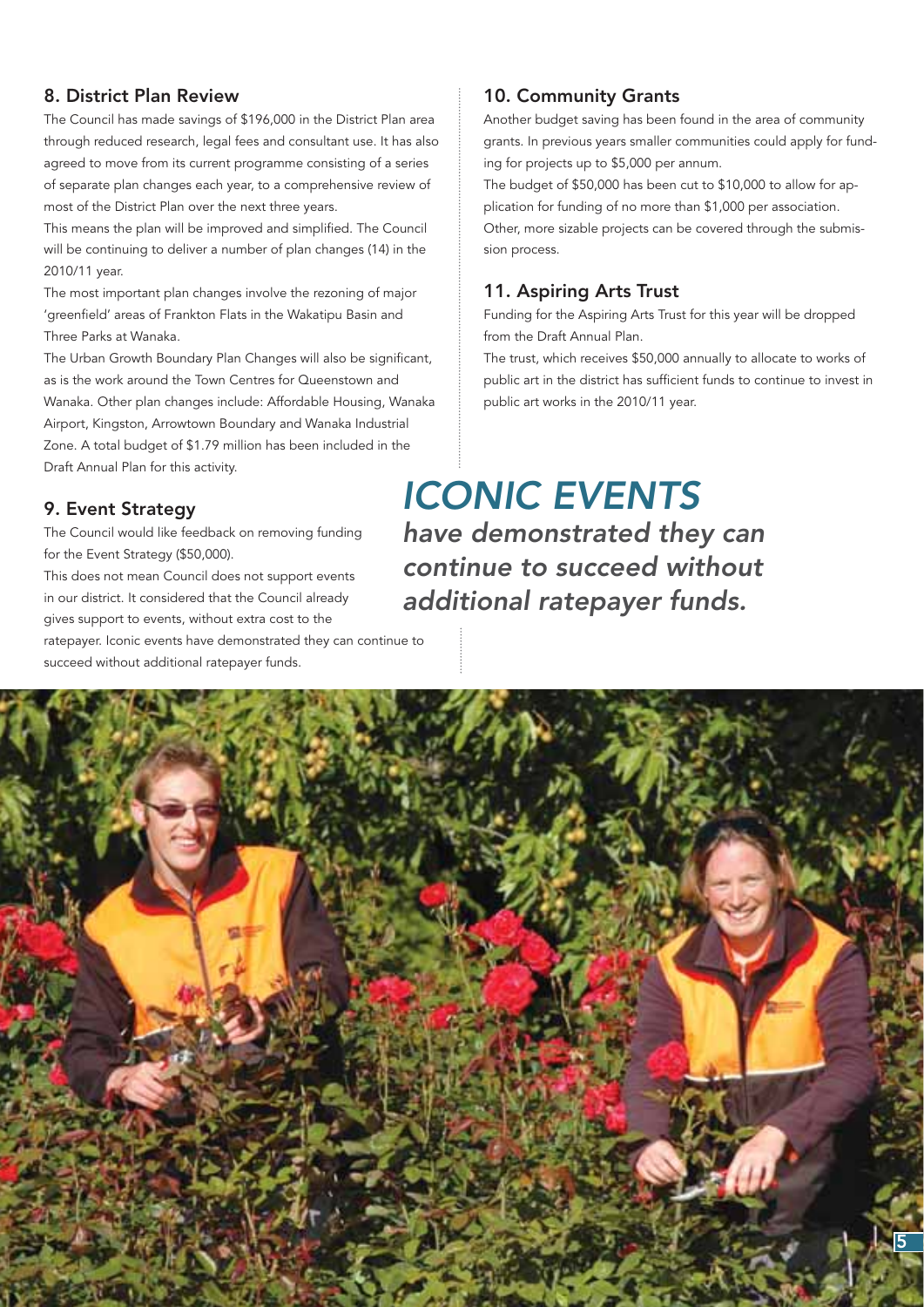## KEY PROJECTS ONGOING IN 2010/11

Council is continuing to deliver on projects approved in Year 2 of the 10-Year-Plan including:

## 1. COMMUNITY HIGHLIGHTS

### New Fire Truck

A new fire appliance for Kingston has been included for \$100,000. The Council has also put \$50,000 towards a new emergency building, which has now received Community Trust of Southland funding to ensure its construction.

### New Toilets

The Earnslaw Park Toilet replacement is well overdue. The existing, aging toilets are proving difficult to clean and maintain to acceptable standards. Funding of \$550,000 is in the 10-Year-Plan.

### Wetland Work

Critical work around the restoration of essential wetland areas at Matakauri Reserve and Albert Town will be undertaken. Funding of \$25,000 is included.

Improved lighting of the Queenstown Gardens and Earnslaw Park at a cost of \$80,000 is included.

### **Cycleway**

The National Cycleway project has funding of \$100,000 in the 10-Year-Plan with the main focus for 2010/11, being the Arrowtown to Gibbston route.

### Wanaka Sports Facilities

The Council resolved in February to further investigate a greenfield site. Funding for a sports facility and fields was allocated in the 10-Year-Plan in 2009.

The 10-Year-Plan had \$10.6 million to build the sports facility with a further \$350,000 to upgrade the Wanaka Pool, which will commence in June, this year.

If the location of the sports facility can be agreed within the next few months, it could be built by 2013.

## 2. INFRASTRUCTURE HIGHLIGHTS

### Roading

6

A significant investment in roading will be made and the following *projects undertaken:*

- Ardmore/Brownston Street intersection; reconfiguration of the intersection at a cost of \$1.09 million.
- Gorge Road urban section Henry Street to the edge of town. Road pavement reconstructed and resurfaced at a cost of \$1.18 million.
- Lake Esplanade from Lake Street to One Mile Roundabout. Road pavement reconstructed and resurfaced at a cost of \$945,000.
- Malaghans Road a section joining the site constructed in April 2010; road pavement reconstructed and resurfaced at a cost of \$516,000.
- Adamson Drive road pavement reconstructed and resurfaced at a cost of \$776,000.
- Crown Range Road sections above the Eastbourne Gates. Road pavement reconstructed and resurfaced at a cost of \$1.24 million.
- Glenda Drive finally the Council and the New Zealand Transport Agency are in the advanced stages of planning for the improvement of access to Glenda Drive. This project will address long standing safety concerns at the existing intersection and provide for increasing traffic that will come with the expected development of the area. NZTA proposes to build a new roundabout on the state highway while the Council is responsible for the local roads that will link the new roundabout with Glenda Drive. The 10-Year-Plan makes provision for Council's contribution to the cost of this roading.

#### Project Shotover

The 'waste water to land' disposal project for the Wakatipu Basin, Project Shotover, is awaiting the outcome of Environment Court appeal on its consents.

Meanwhile it is expected that procurement of professional services, shortlisting of contractors for a Design Build Operate (DBO) contract and the advertising of tender documents for the construction of the project will happen in the 2010/11 year. Funding of \$998,772 is in the 10-Year-Plan (total cost \$41 million).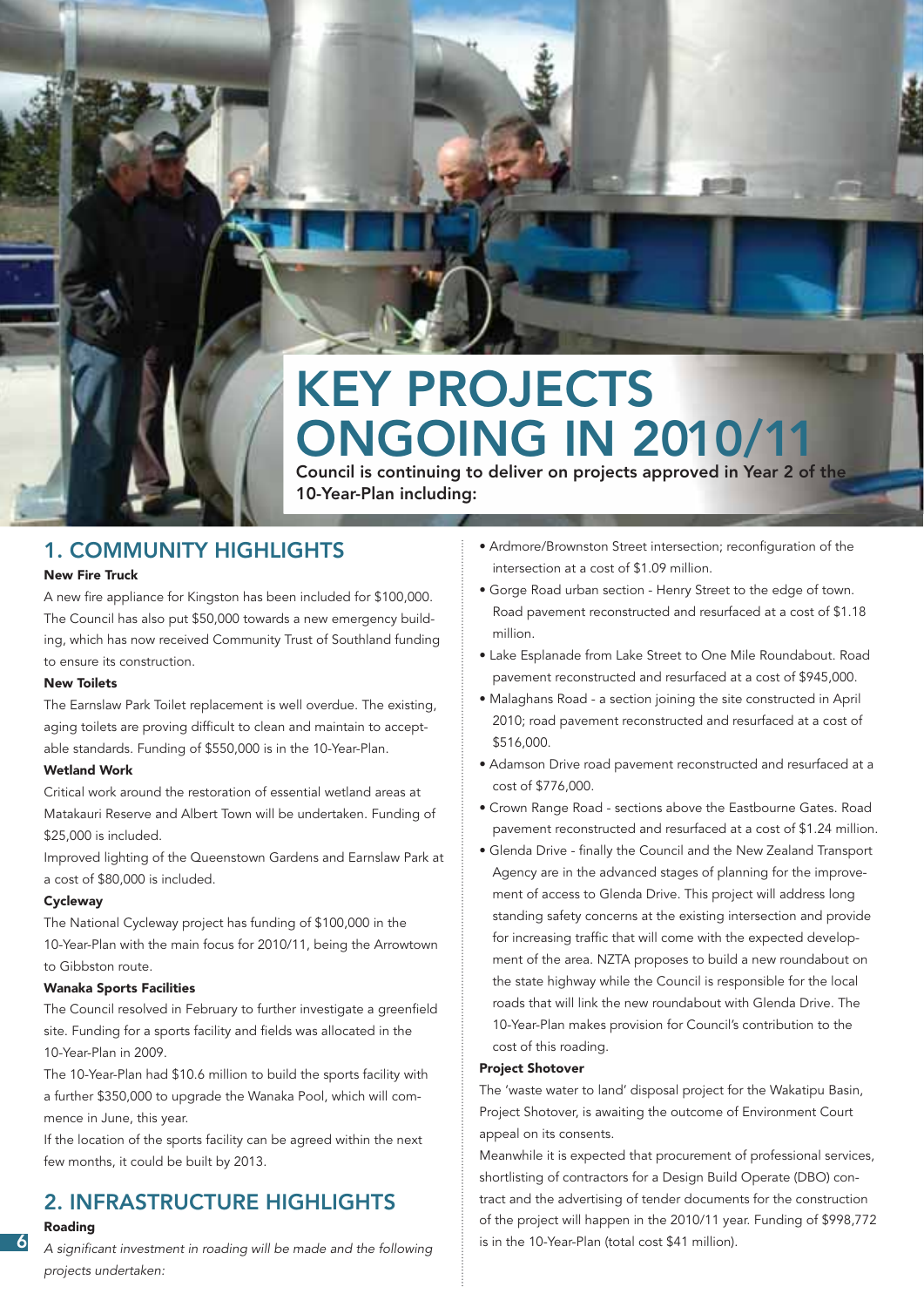## Rates

As outlined, the revised budget in the Draft Annual Plan would mean an average overall rates increase of 7.95%, 0.6% lower than forecast. This figure is an average, with rate increases ranging from 3.31% to 11.17%.

The percentage increase is only relative to what is already being paid by each community. An increase for one community may be a greater percentile but in monetary terms it could be less than another community.

Therefore percentages are not comparable from community to

community. The increase does not impact evenly over the district but is dependent on services received.

## What do rates pay for?

### Targeted Rates Targeted

These rates are applied through: the recreation charge; the roading rate; the governance charge; aquatic centre charge (Wakatipu); stormwater rate; tourism promotion rate; waste management charge; water supply rate; and sewerage rate and are applied to the services you receive and w where you live. you

### General Rate General R

This rate covers things like walkways and reserves, public toilets, emergency services and c Council management and is applied to all ratepayers.

### Uniform Annual General Charge

This charge covers things like cemeteries, community development, health, enforcement and waterways control and is also applied to all ratepayers.

## How have the rates changed in Year 2 of the 10-Year-Plan?

*The changes have led to an overall decrease in forecast rates of 0.6%.* 

*The main changes are:*

- Uniform Annual General Charge has decreased by \$2 per property from \$66 to \$64.
- Waste Management Charge has increased by \$25 per residential property from \$140 to \$165.
- Waste Management Charge has increased by \$12 per non residential property from \$103 to \$115.
- Aquatic Centre Charge (Wakatipu only) has increased by \$19 per property to \$91.
- Recreation Charge has increased by \$18 per property to \$269.
- Governance Charge has decreased by \$2 per property from \$126 to \$124.
- Increases for some targeted rates for Water Supply and Wastewater as result of increases in depreciation, interest and the utilities maintenance contract.

| Water supply per annum | <b>Existing</b> | Proposed |
|------------------------|-----------------|----------|
| Queenstown             | \$180           | \$210    |
| Wanaka                 | \$180           | \$160    |
| Arrowtown              | \$150           | \$160    |
| Glenorchy              | \$580           | \$580    |
| Hawea                  | \$280           | \$280    |
| <b>Arthurs Point</b>   | \$580           | \$580    |
| Lake Hayes             | \$440           | \$480    |
| Luggate                | \$390           | \$430    |

| Sewerage per annum   | <b>Existing</b> | Proposed |
|----------------------|-----------------|----------|
| Queenstown           | \$270           | \$280    |
| Wanaka               | \$520           | \$520    |
| Arrowtown            | \$340           | \$340    |
| Hawea                | \$480           | \$500    |
| <b>Arthurs Point</b> | \$500           | \$500    |
| Lake Hayes           | \$360           | \$380    |
| Luggate              | \$450           | \$480    |

# THE COST

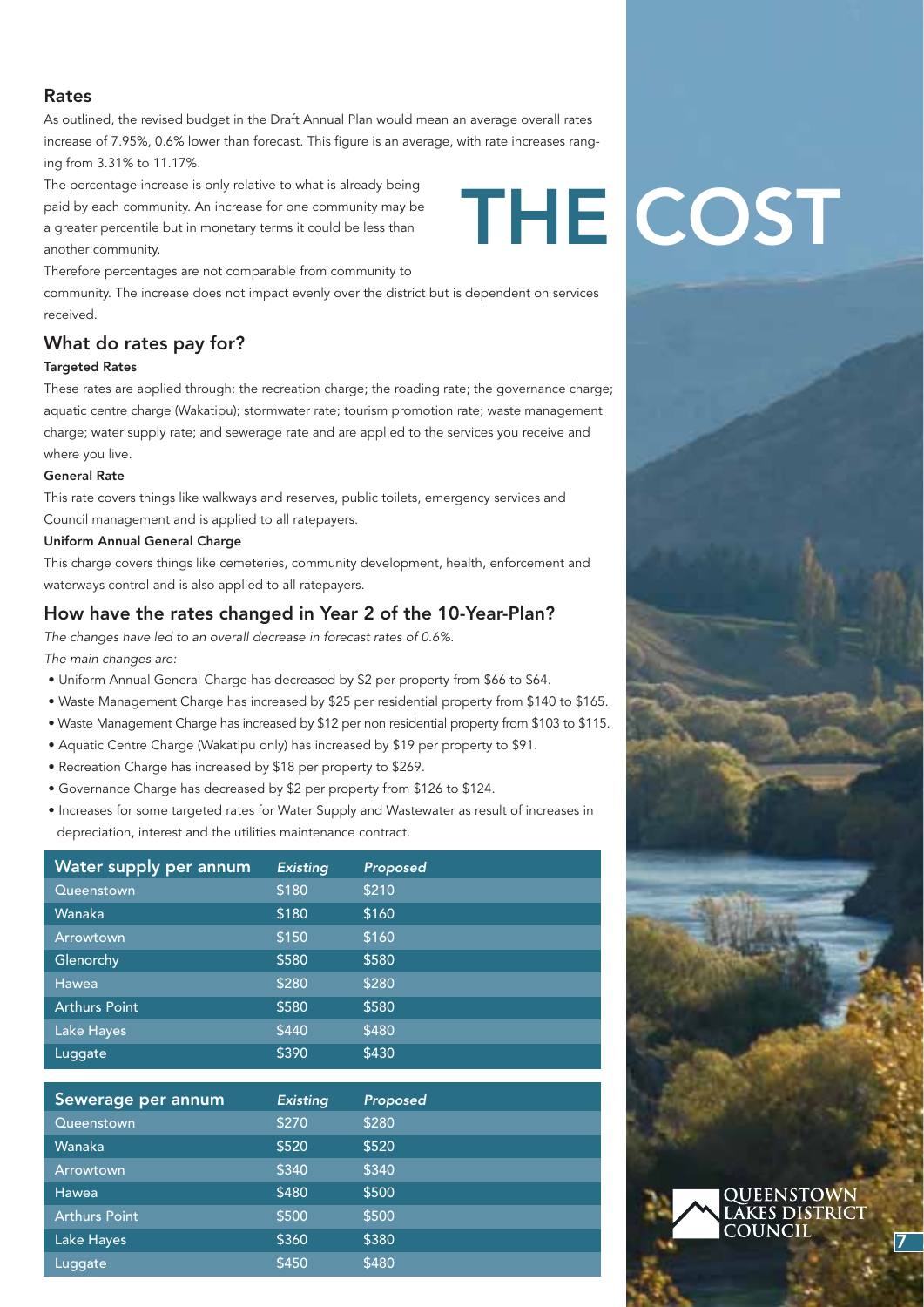## How are you affected?

*The following table shows the indicative impact by location and land use:*

## RATE SAMPLE 2010/11 SUMMARY OF INDICATIVE TOTAL RATE MOVEMENTS 10/11

## Property Type CV CV Location % Movement \$ Movement Residential \$691,200 Queenstown 10.94% \$216.48 Commercial \$1,287,600 Queenstown 8.01% \$433.84 Accommodation \$1,287,600 Queenstown 7.88% \$557.60 M/U Accommodation \$831,600 Queenstown 10.12% \$276.37 Vacant \$432,000 Queenstown 9.93% \$155.33 M/U Commercial \$831,600 Queenstown 10.13% \$264.84 Residential \$583,200 Wanaka 4.20% \$88.71 Commercial \$777,000 Wanaka 4.31% \$163.89 Accommodation \$777,000 Wanaka 3.86% \$209.11 M/U Accommodation \$648,000 Wanaka 4.55% \$119.44 Primary Industry **\$3,597,000** Wanaka 10.43% \$343.67 Country Dwelling \$1,187,200 Wanaka 11.17% \$186.37 Vacant \$324,000 Wanaka 4.23% \$64.02 M/U Commercial \$648,000 Wanaka 4.35% \$109.81 Residential \$507,600 Arrowtown 7.30% \$133.55 Commercial \$1,221,000 Arrowtown 5.74% \$314.04 Accommodation \$1,221,000 Arrowtown 5.26% \$385.40 M/U Accommodation \$680,400 Arrowtown 7.03% \$179.93 Vacant \$270,000 Arrowtown 7.66% \$102.08 M/U Commercial \$680,400 Arrowtown 6.93% \$170.49 Primary Industry \$2,943,000 Wakatipu 11.07% \$297.97 Country Dwelling \$1,534,400 Wakatipu 10.49% \$205.98 Residential \$496,800 Glenorchy 6.79% \$117.83 Residential \$324,000 Albert Town 3.31% \$57.73 Residential \$399,600 Hawea 6.02% \$108.22 Residential \$496,800 Kingston 10.19% \$117.83 Residential \$540,000 Arthurs Point 5.40% \$123.03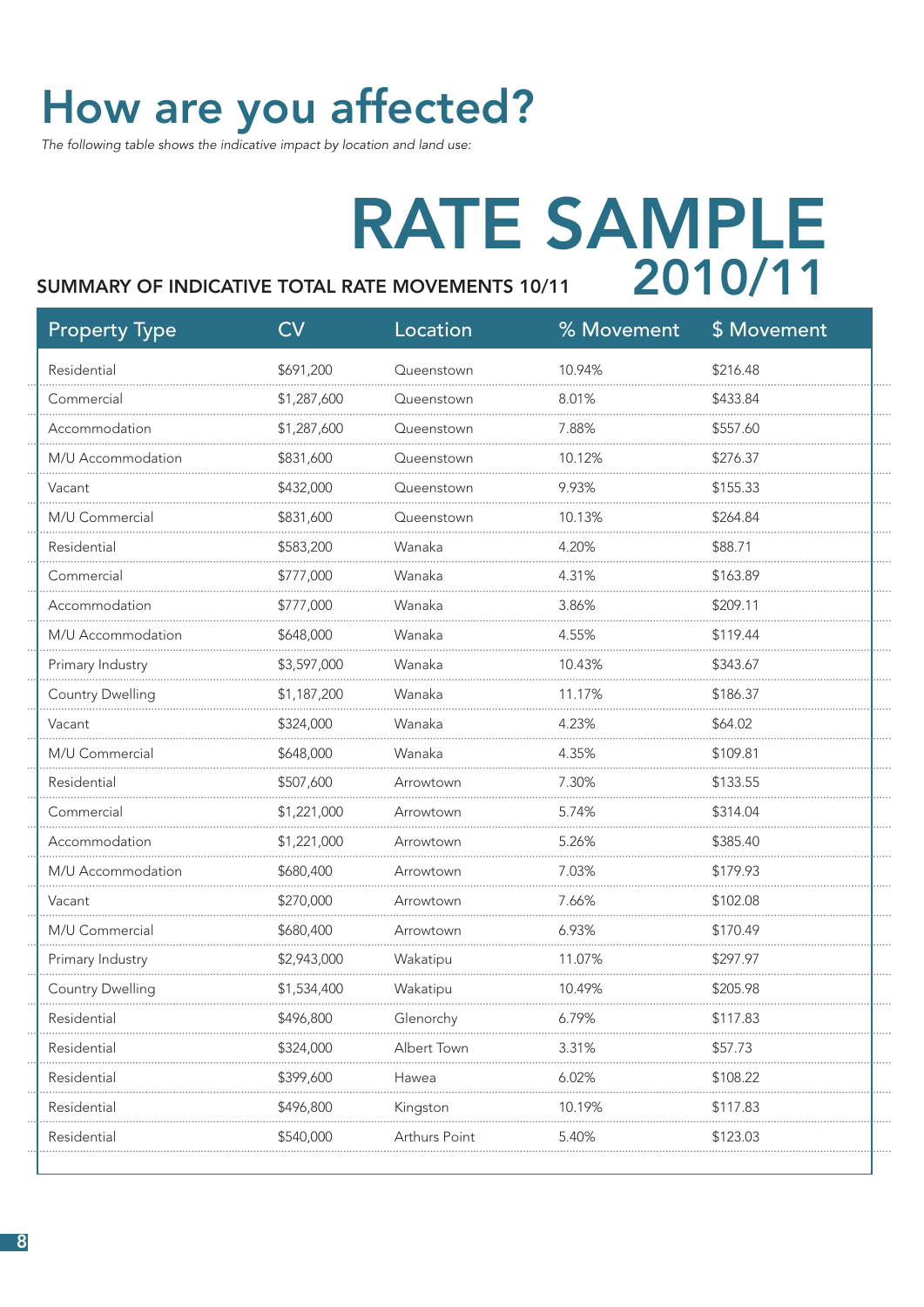## choice **FEEDBACK** We want your feedback

 $\sim$  100  $\pm$ 

Your feedback will become a submission to the Draft Annual Plan. All submissions will be considered by all elected members before the Annual Plan is adopted. It is important that you have your say!

ow can I find out more?

More detailed financial information on the Draft Annual Plan is available at Council offices, libraries and on the Council website www.qldc.govt.nz

| -------                                                                                                         |
|-----------------------------------------------------------------------------------------------------------------|
|                                                                                                                 |
| Postal address: www.communication.com/www.communication.com/www.communication.com/www.communication.com/www.com |
|                                                                                                                 |
| I wish to speak in support of my submission at the hearings YES $\Box$ NO $\Box$                                |
|                                                                                                                 |
|                                                                                                                 |
|                                                                                                                 |
|                                                                                                                 |
|                                                                                                                 |
|                                                                                                                 |
|                                                                                                                 |
|                                                                                                                 |
|                                                                                                                 |
|                                                                                                                 |
|                                                                                                                 |
|                                                                                                                 |
|                                                                                                                 |